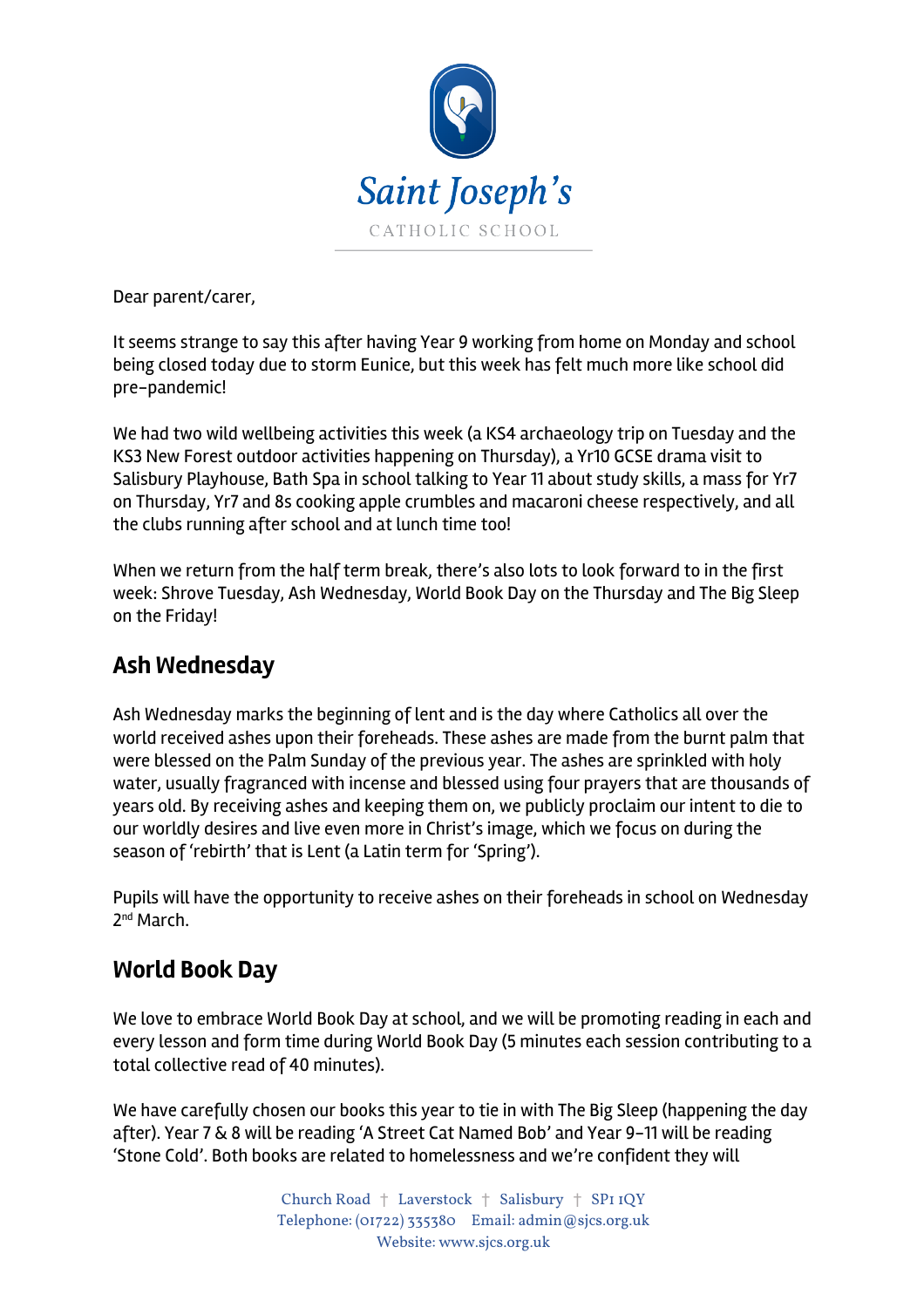

encourage our pupils to think more deeply about the issue of homelessness and to recognise the dignity of all in our community and world.

We'll also be encouraging staff and pupils to dress as a favourite character from a book! I hasten to add that this is free of charge and totally optional and pupils not wanting to do so are expected to attend school in their full school uniform – **it is not a non-uniform day**!

I also want to stress that the staff embrace this with fantastic enthusiasm so please do not be alarmed if you see some strange outfits on Thursday 3rd March!

# **The Big Sleep**

I've been absolutely blown away by the response from pupils and staff alike. At the time of writing, we have 38 pupils signed up to do the Big Sleep and 7 staff – this is by far the biggest group we have ever taken, and we're thrilled to be able to do so and raise money for Alabare and the work they do.

Each pupil, by committing to take part, has pledged to raise £50 for Alabare and we'll be doing numerous activities in the first week to help the pupils achieve their pledged totals – most notably a non-uniform day on the Friday.

We'd welcome a donation of £1 per pupil and payments can be made via the school gateway app from Monday 28<sup>th</sup> Feb or cash donations can be paid to Year 11 prefects on the day. In addition, if you are able to and would like to donate to the SJCS Big Sleepers team donations can be made here.

## **Latest Covid Guidance**

This is the latest guidance:

If you have tested positive on a lateral flow test you should submit the result via the government website. There is now no need for a confirmatory PCR test if you are not displaying symptoms but have tested positive.

Please do forward notification of a positive result to attendance@sjcs.org.uk and also covid@sjcs.org.uk.